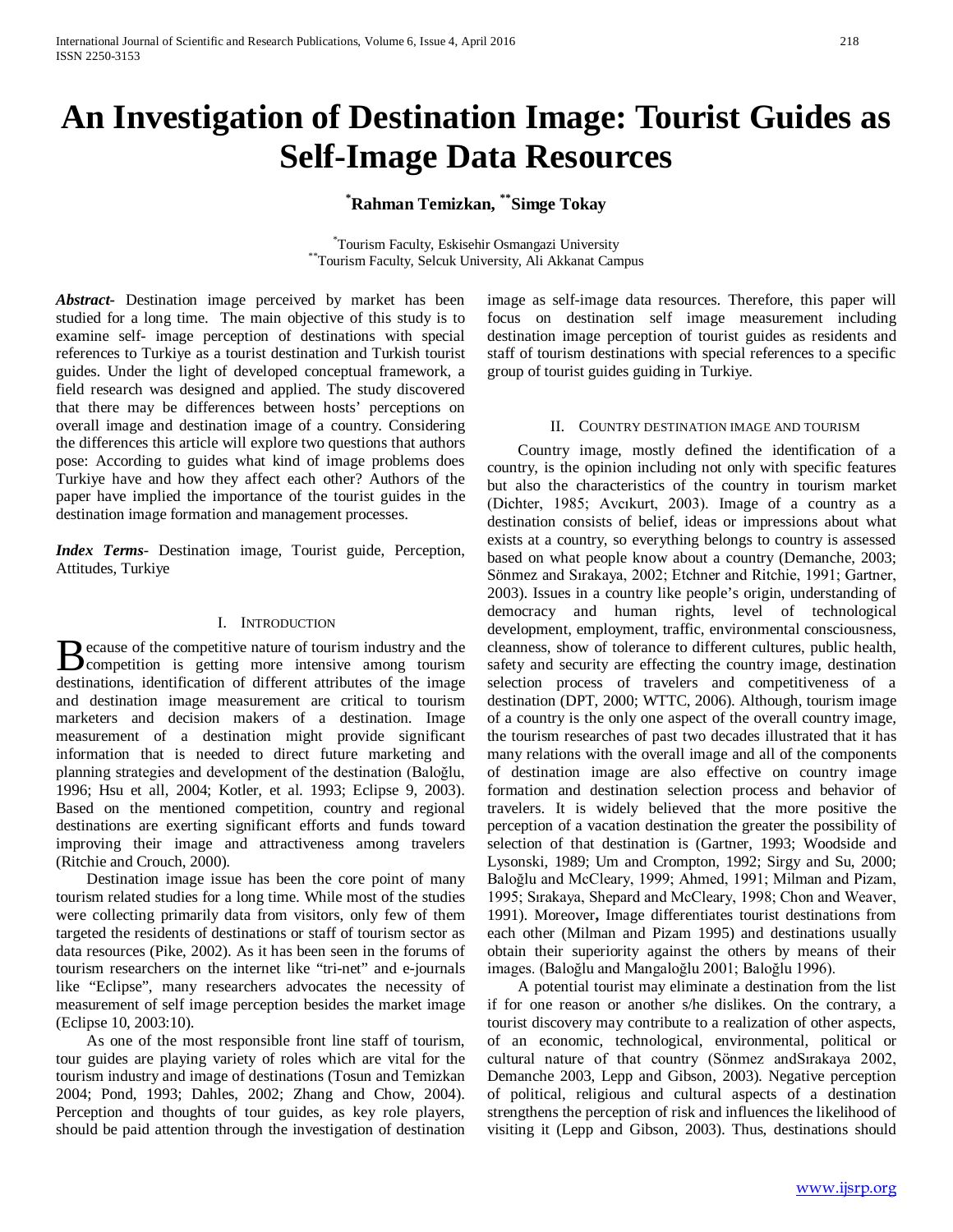focus on constructing favorable image and increasing level of favorable perception of visitors.

 As one of the main barriers in front of the constructing a favorable image in the world, political issues are getting more importance. Contrary to peace demands on personal, national and international level many of the people in the world continue to live by accentuating fear, hostility and suspicion (Kim and Prideaux, 2003). Efforts of various organizations and groups aiming racism and terror or lobbying for constructing negative image about some of the developing countries in the international arena may be concerned as the toughest obstacle to overcome on the way to improve destination image and the peaceful usage of tourism in the world (Tosun, 1999; Lickorish and Jenkins 1997). Tourism, as an image-correcting instrument, plays an active role in both preventing future conflicts and fostering better political relationships. It might be thought as an instrument able to reduce tension and suspicion by influencing national politics, international relations and world peace (Mathieson and Wall, 1982; Kim and Prideux, 2003; Butlerand Mao, 1996). Additionally Anastasopoulos, (1992: 641) reported that

 "Tourism by itself, neither leads to automatic prejudice reduction nor facilities improvements in social relationships. Tourism simply provides the opportunity for the social contact to occur, while the outcome of such contact could invariably be determined by its planners and specific conditions... Therefore,careful considerations to the factors influencing social and cultural relationships between the host and guest populations can lead to a properly designed touristic experience, one which will promote cultural understanding and the process of peace".

For this to occur there should be careful planning. Images of destination countries might be more favorable with constructing a better understanding between others and us by means of the social and cultural relationship provided by careful planned tourism activities.

## III. ROLE OF TOURIST GUIDES IN THE DESTINATION IMAGE FORMATION AND MANAGEMENT PROCESSES

 In the literature review process of tourist guiding, it has been noticed that many researchers impressed that tourist guides play many different and important roles in tourism industry. Zhang and Chow (2004) have scrutinized many of past studies about guiding, summarized, and listed these mentioned roles in their study. According to the list in this study, tourist guides play roles of ambassador, buffer, actor, caretaker, catalyst, culture broker, information giver, intermediary, interpreter/translator, leader, mediator, middleman, organizer, salesperson, shaman and teacher.

Pond (1993) has compiled the roles of guides under 5 basic titles as follows;

• A Leader, controlling or convincing a group to browse where he or she does, creating right environment toward consensus, making decisions, having willingness to assume responsibility, exerting effort to satisfy the needs and wants of tourists.

- An Educator, instructing and teaching the visitors about everything peculiar to destinations in unboring professional techniques.
- A Public Relation Representative (Ambassador) empowering the crosscultural awareness and understanding and presenting the destination in a favorable way.
- A Host, creating a comfortable environment for the guest and,
- A Conduit fulfilling the previous four roles in a right place, time and way.

 In addition to Ponds' list, Tosun and Temizkan (2004) classified these roles under educator, representative and subsidiary functions.

 If the roles of guides are taken in to consideration it may be mentioned that tourist guides are in the essence of image formation and management of tourism destinations. In some circumstances, some of tourist guides present view of their world and home emphasizing or omitting what they choose. This occurs intentionally or because of the governmental authority over the guide in some countries. Most would agree that guides should inform as objective as possible (Pond, 1993; Dahles, 2002).

 Dahles emphasized the effect of tour guides on the destination image formation and image management "They play a pivotal role in the social construction of a local identity. On a guided tour, tourists view and interpret local sights through the words of the tourist guides. Morover, they are made to experience the environment according to the way in which the guide constructs and represents it. However, the type of information and explanations provided for certain situations may be quite different from both the information that the government requires to be disseminated about a place and the information which a local resident would provide, even where the guides are local residents." (2002:788)

 It is clearly acceptable that guiding is a very strategic factor in the representation of a destination and guides know the positive and negative aspects of the host country that should or not be displayed (Dahles, 2002). Unless we are sure about the quality of guide services, this may result in damaging the image of tourist destination (Ap and Wong, 2001). Even political science ignores strategic role of tourism and tourist guides, policy makers shouldn't and may not. Thus, Israeli Prime Minister Moshe Dayan stated in a moment of condor; "It is easier for Arabs to become Israeli air force pilots than to become tourist guides" (cited in Mathews and Richter, 1991:127).

 It seems there is a consensus in the literature that guides are not only key front line tourism staff of destinations but also ambassador and interface between host and visitor and a window on to a site, region or country (Pond, 1993; Ap and Wong, 2001; Dahles, 2002; Cohen, Ifergan and Cohen, 2002; Zhang and Chow, 2004; Tosun and Temizkan, 2004).

 As mentioned before, knowing factors influencing image would help identify target markets and decide which image should be promoted to which segment of the market or eliminated to achieve success (Fakeye and Crompton, 1991; Demanche, 2003). At this point of view, image perception and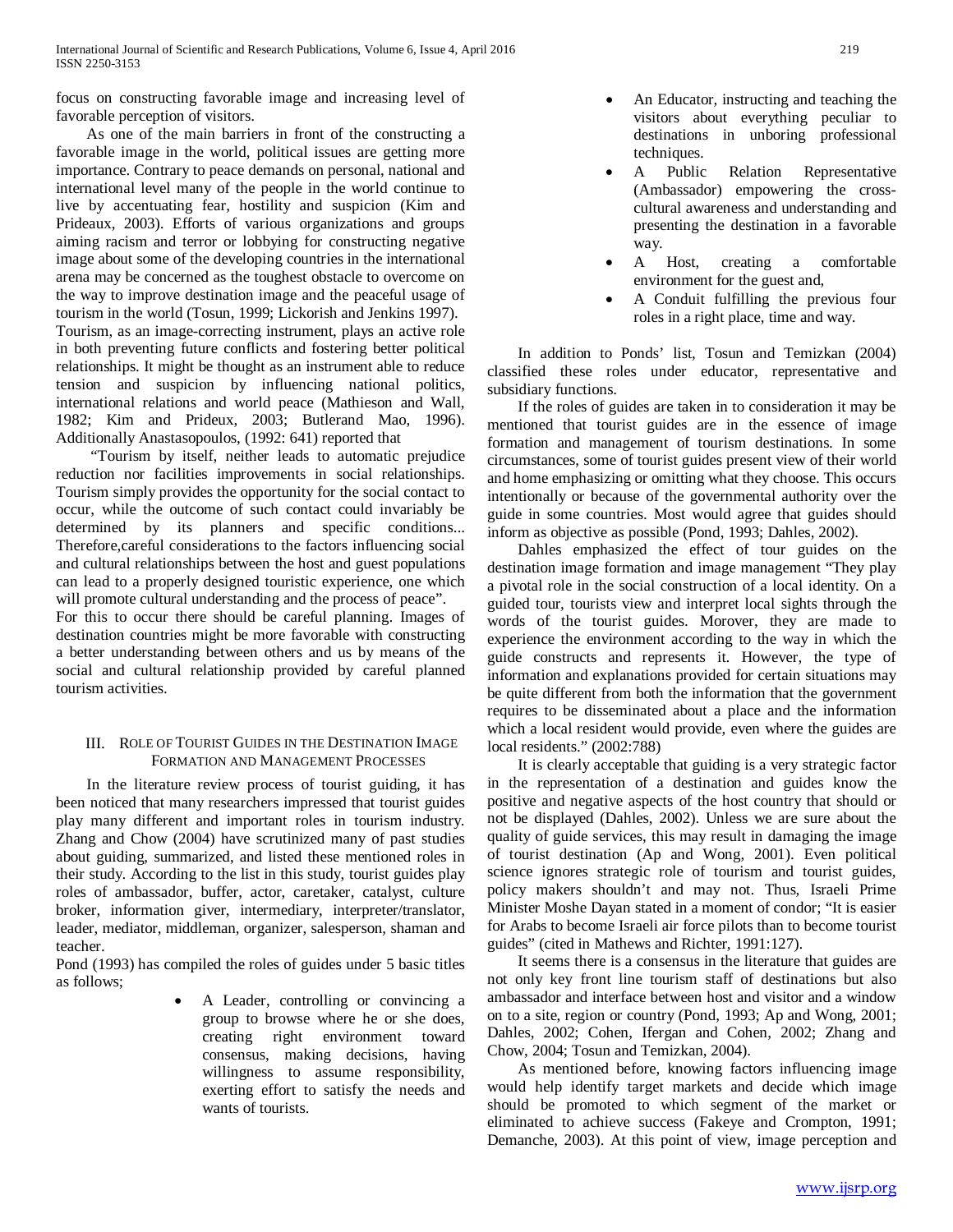thoughts of "Professional Tourist Guides" (PTG) should be taken in to consideration through the investigation stages of what types of exposure affect process of country image formation in the minds of consumers.

## IV. METHODOLOGY

 The study was conducted in two steps. The first step of the research was the secondary data collection. In the first step, the literature about destination image and tourist guiding was reviewed and web sites of state run and public organizations as Turkish Ministry of Culture and Tourism, Association of Turkish Travel Agencies (TURSAB), Federation of Turkish Tourist Guides Associations (TUREB) etc. were visited and analyzed. Attributes of destination image related to tourist guides were listed and classified based on the data collected. Primarily important attributes were selected and put in to the draft questionnaire. Secondary data collection step was very important for the development of needed questionnaire. Following the development of questionnaire, focus group interviews, and designed questionnaire were conducted as the second step and field study of the research. As the researchers are also PTG and continuously in communication with other guides filling the questionnaires, they made unstructured interviews about the subject. Steps and research techniques of the study can be seen in following figure. We created this figure to be understood more cleary.



## *4.1. Survey Instrument*

 Both, scale items and unstructured techniques are needed for validation purposes as they complement each other to identify "true" images of tourist destination and to capture the richness and multi-components of the destination image construct (Etchner and Ritchie, 1993; Baloğlu and Mangaloğlu, 2001). This study employed survey questionnaire as main data collection instrument besides focus group interviewing and participant observation. As a qualitative primary data collection instrument, "focus group interviewing technique is supposed to encourage not only an exchange of views and ideas, but also the production of new ideas as a consequence of the public sharing and assessing of the ideas. Access to information which is highly confidential, emotive or personal may be essential to the research project whether one gets it and then how it is used, depends very much on the trust built up between the interviewer and interviewee" (Clark et al. 1998; 137,138). The questionnaire draft was developed based on a comprehensive review of the relevant literature, opinions of the academicians on the scientific internet forums for researchers like tri-net and colleagues of the authors and experiences of the authors and conducted through personal interview. It involved open-ended, multiple choice and likert scale questions. The questionnaire consisted of four sections. The first section included a study of tourism image of Turkiye; beaches, historical and natural attractions, cultural variety, nightlife, accommodation facilities, infrastructure, hygiene and cleanness in tourism facilities, prices of tourism services, attitudes of local to tourists, shopping opportunities and tourism staff. It was structured in 5 point Likert scale ranging from "(1) very bad" to "(5) very good". The second section from " $(1)$  very bad" to " $(5)$  very good". explored general issues of image of Turkiye by the statements about democracy level, human rights, relations with neighbors, risk of being victim of crime, risk of being a victim of terror, economy, job relations, cultural richness, standards of medical services, reliability of people, traffic, environment, hospitality of people, standard hygiene and cleanness, respect to private life and tolerance to different cultures. It was also designed in 5 point Likert scale ranging from "(1) strongly disagree" to "(5) strongly agree". The third section included multiple selection and open ended questions that represent tourist guides' perception of boundaries of Turkiye from the aspects of cultural and political structure. The fourth section involved variables of the profile of respondents.

#### *4.2. Sampling*

 According to the 2014 reports of culture and tourism ministry of Turkiye, the number of licensed professional tourist guide is 15.802 in Turkiye. % 27.72 of them have the license and are not actively working as a tourist guide but they also don't want to loose their licenses. Thus, sample population of study is decided 11.188 actively working professional guides. According to De Vaus (1996:71), the minimum sample size of 10.000 sample population should be 330. Riddick and Russel (1999: 163) stated that 367 is an appropriate number as a sample for 8.000 population. The calculated sample size is 400 by employing the formula barrowed from Ryan (1995:178).

#### *4.3. Field Study*

 As one of the strongest problems, tour guides are mobile workers and to reach and make them to fill the questionnaire is not possible while they are working. The questionnaire were sent to the PTG via Internet and social media. Tourist Guide Associations from all over the country were also approached for distributing and collecting the questionnaires. PTG who are the members of these associations, according to where they reside, were asked to participate the survey by e-mail. 428 of the questionnaire were completed and returned. And this number is enough for the sampling in the study.

#### V. STUDY RESULTS

#### *7.1. Demographic Profiles of the respondents*

 The gender distribution of the respondents was 132 (30.8 %) female and 267 (62.4 %) male. The three dominant age groups of respondents were 18-25 (34.8 %), 26-35 (28.5 %), 36-45 (16.1 %) and 46 and above 102 (25.8%) made up the smallest group. In terms of education 62.1 % of the respondents had faculty or 4 years school degree of university and 19.3 % had postgraduate while 15.3 % and 3.2 % had collage and high school education.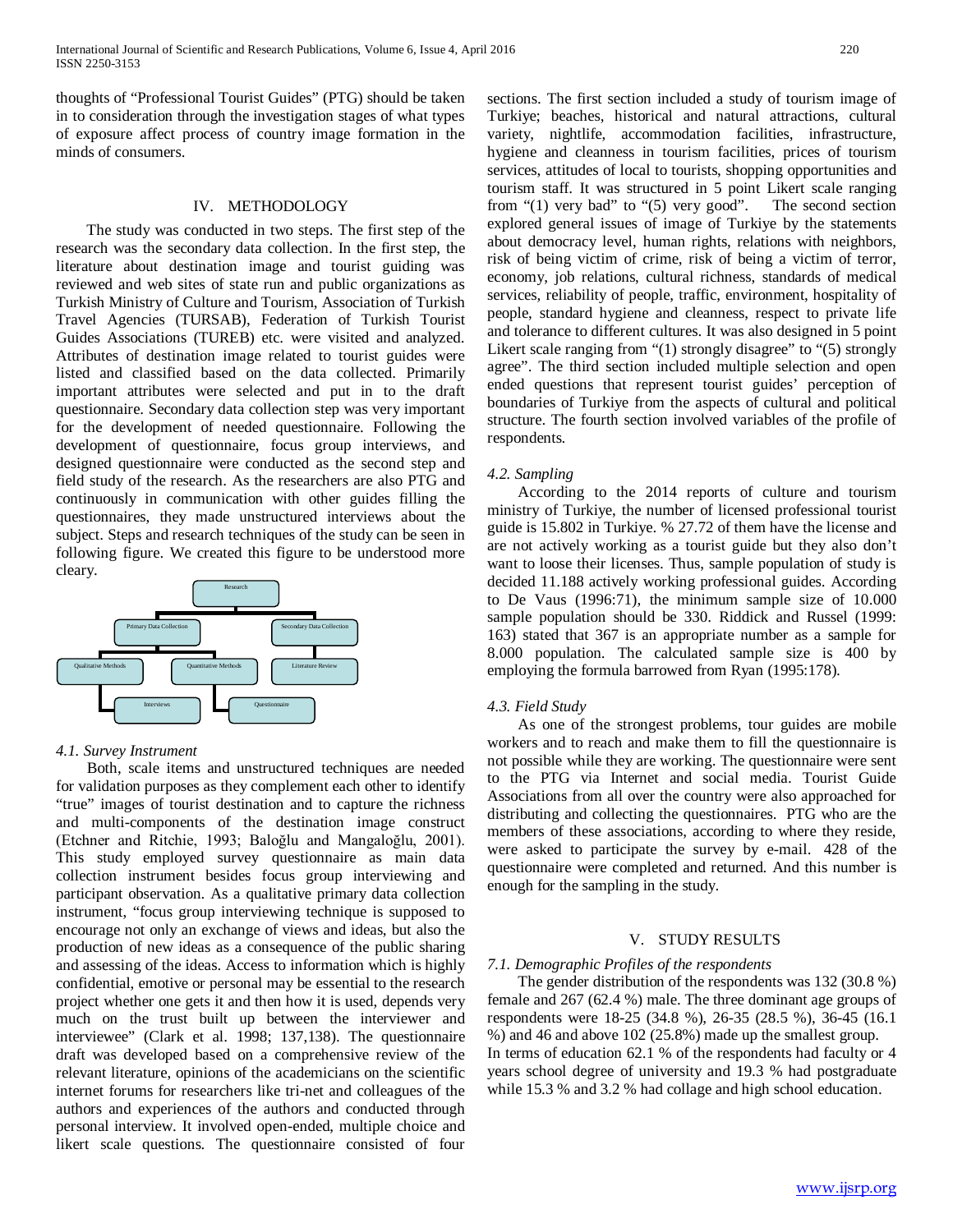#### **Table 1: Demographic Profile of Respondents**

|                                | Frequency | This Survey |
|--------------------------------|-----------|-------------|
|                                | $N = 428$ | $\%$        |
| Gender                         |           |             |
| Male                           | 267       | 62.4        |
| Female                         | 132       | 30.8        |
| No Respond                     | 29        | 6.8         |
|                                |           |             |
| Age Group                      |           |             |
| $18-25 \text{ yr}$             | 149       | 34.8        |
| $26-35$ yr                     | 122       | 28.5        |
| $36-45$ yr                     | 69        | 16.1        |
| 46 yr and above                | 39        | 9.1         |
|                                |           |             |
| <b>Education Level</b>         |           |             |
| High School (Lycee)            | 13        | 3.2         |
| College (2 years Schools<br>οf | 62        | 15.3        |
| Universities)                  |           |             |
| Faculty or 4 years Schools of  | 251       | 62.1        |
| Universities                   |           |             |
| Postgraduate                   | 78        | 19.3        |
| No Respond                     | 24        | 5.6         |
|                                |           |             |

#### *7.2. Perceived General and Tourism Images of Turkiye by PTG*

 Perceived attributes about tourism image and general image of Turkiye by PTG and calculated standard deviations and means of attributes were listed in Table 2 and Table 3. For all of the 14 items about tourism image in Table 2 were framed positively higher than 3.00 ranging from 3.04 to 4.41 between "normal" and "very good". According to the mean scores of 5 items 'variety and richness of living culture' (4.41), 'climatic features' (4.32), 'natural attractions' (4.30), 'historical places' (4.21) and 'beaches and coastline' (4.15), it is seen that PTG underlined the tourism resources and potential of Turkiye. Although there is no mean score under 3.04 of 'Professional ability of tourism staff', all of the mean scores of items between 4.00 and 3.00 may be acceptable economical development and general image related issues like quality, infrastructure, hygiene and cleanness and education. It should be considered to the extent of Turkiye strengthen its economy these items will more satisfy PTG and tourists. Grand mean score of Table 2 (3.79) shows that the tourism image of Turkiye was perceived better than 'normal' and close to 'good'.

## **Table 2: The Perception of Tourism Image of Türkiye by Professional Tourist Guides**

|                                                             | Frequency<br>$N = 428$ | Std.<br>D. | Means |
|-------------------------------------------------------------|------------------------|------------|-------|
| 1. Natural attractions                                      |                        | 0.850      | 4.30  |
| 2. Climatic Features                                        |                        | 0.765      | 4.32  |
| 3. Variety and richness of living<br>culture                |                        | 1.767      | 4.41  |
| 4. Historical Places (Museums,                              |                        | 0.910      |       |
| Ancient sites etc.)                                         |                        |            | 4.21  |
| 5. Beaches and Coastal Line                                 |                        | 0.885      | 4.15  |
| 6. Shopping opportunities<br>and<br>facilities              |                        | 0.949      | 3.71  |
| 7. Variety of accommodation<br>facilities                   |                        | 0.947      | 3.82  |
| 8. Attitude of public to tourists                           |                        | 0.988      | 3.54  |
| 9. Night life / entertainment                               |                        | 1.032      | 3.45  |
| opportunities                                               |                        |            |       |
| 10. Quality of accommodation<br>facilities                  |                        | 0.955      | 3.63  |
| 11. Affordability of products and                           |                        | 1.067      | 3.44  |
| service price                                               |                        |            |       |
| 12. Hygiene and cleanness in                                |                        | 1.012      | 3.41  |
| tourism enterprises<br>13. Professional ability of tourism  |                        | 1.188      |       |
| staff                                                       |                        |            | 3.04  |
| 14. Infrastructure of tourism areas                         |                        |            |       |
| (roads, communication, energy                               |                        | 0.991      | 3.43  |
| $etc.$ )                                                    |                        |            |       |
| <b>Grand Mean</b>                                           |                        |            | 3.79  |
| Mean Scale: 1- very bad, 2- bad, 3- normal, 4-good, 5- very |                        |            |       |
| good                                                        |                        |            |       |

|  |  | Table 3: The Perception of General Image of Turkiye by Professional Tourist Guides |
|--|--|------------------------------------------------------------------------------------|
|  |  |                                                                                    |

|                                                                                         | Frequeny<br>$N = 428$ | Std. D. | Means |
|-----------------------------------------------------------------------------------------|-----------------------|---------|-------|
| Proposed Items about General Image                                                      |                       |         |       |
| 1. EU membership will positively affect Turkiye's<br>tourism image.                     |                       | 1.180   | 3.83  |
| 2. Some tourist guides willingfully give detrimental<br>information.                    |                       | 1.335   | 2.70  |
| 3. PTG plays an important role in image generation.                                     |                       | 0.883   | 4.39  |
| 4. Turkiye is a democratic country.                                                     |                       | 1.199   | 2.70  |
| 5. Turkiye shows respect to human rights.                                               |                       | 1.177   | 2.50  |
| 6. Turkiye has good relations with neighbors.                                           |                       | 1.151   | 2.38  |
| 7. Risk of being victim of crime (burglary, snatching<br>etc.) is very high in Turkiye. |                       | 1.106   | 2.26  |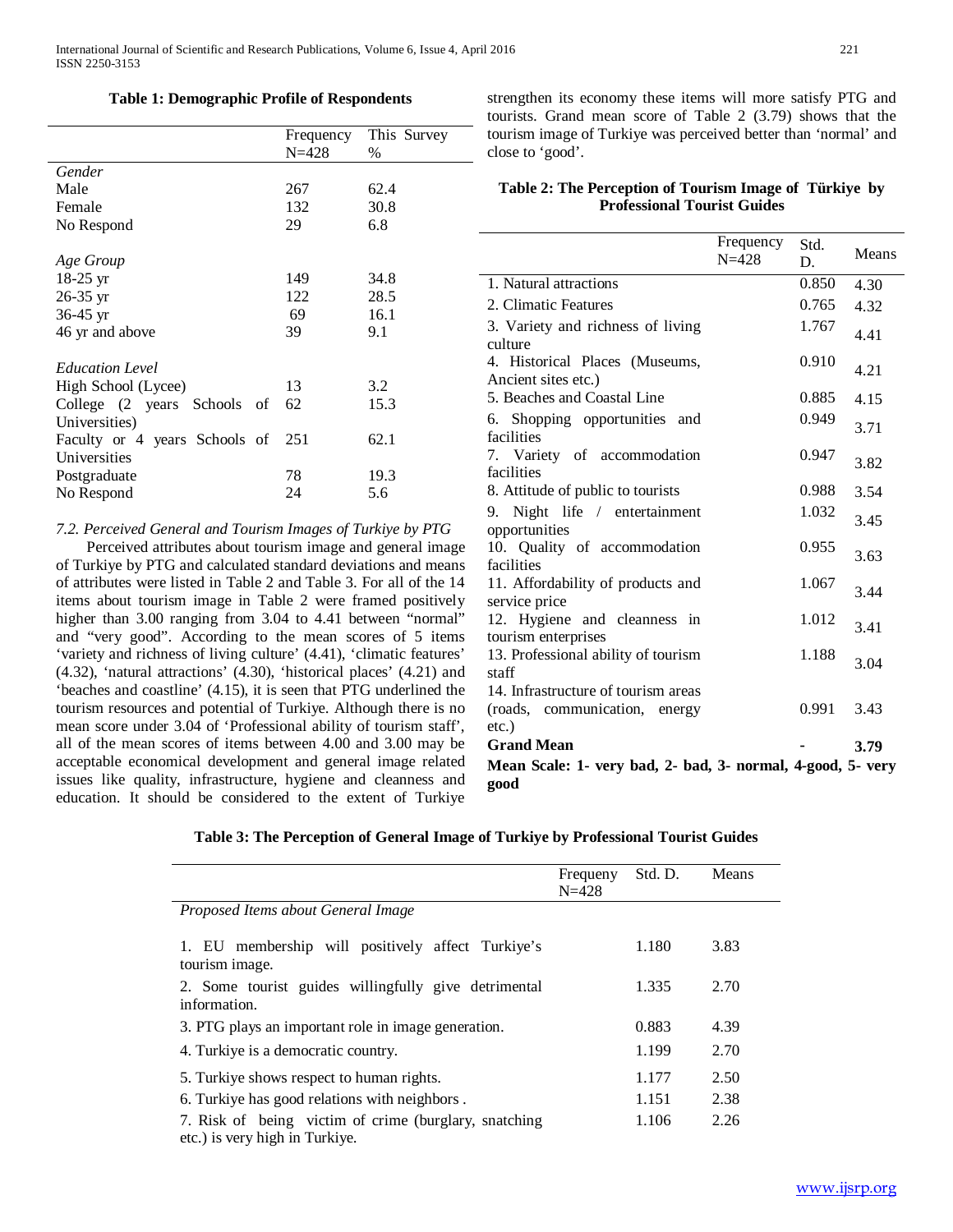| Mean Scale: 1- strongly disagree, 2-disagree, 3- neutral, 4- agree, 5- strongly agree |       |      |  |  |  |
|---------------------------------------------------------------------------------------|-------|------|--|--|--|
| <b>Grand Mean</b>                                                                     |       | 2.93 |  |  |  |
| 15. Turkiye is environmentally friendly.                                              | 1.088 | 2.63 |  |  |  |
| 14. Traffic is very safe.                                                             | 0.775 | 2.10 |  |  |  |
| 13. Turkish people is reliable.                                                       | 0.972 | 3.35 |  |  |  |
| 12. The standards of health service are high.                                         | 1.071 | 3.04 |  |  |  |
| 11. Turkiye has variety and richness of living culture.                               | 0.855 | 4.30 |  |  |  |
| 10. Business relationship is ethical in Turkiye.                                      | 1.057 | 2.41 |  |  |  |
| 9. Turkiye is an economically strong country.                                         | 2.598 | 1.08 |  |  |  |
| 8. Terror risk is very high in Turkiye.                                               | 1.069 | 3.72 |  |  |  |
|                                                                                       |       |      |  |  |  |

 In general image evaluation as it's shown in Table 3, PTG were asked to indicate their agreement about 16 items on 5 point Likert scale from strongly disagree (1) to Strongly agree (5). The favorable perceptions about given general image items for Turkiye as mean scores in rank were 'PTG plays an important role in image generation.' (4.39), 'Turkiye has variety and richness of living culture.' (4.30), 'Turkish people is hospitable' (3.98), 'EU membership will positively affect Turkiye's tourism image' (3.83), 'Terror risk is very high in Turkiye' (3.72), 'Turkish people is reliable' (3.35), 'The standards of health service are high.' (3.04). The most unfavorable perceived image item about general image is 'Turkiye is an economically strong country' with mean score 1.08.

 The grand mean score about general image of Turkiye is 2.93 and it could be stated that professional tour guides have more positive perception than the literature of past two decades about the overall image of Turkiye. The European Union accession process of Turkiye should be affective on the more positive perception of Turkiye.

## *7.3. Various Thoughts of PTG*

 PTG have been asked to position their opinion about the questions given in Table 4 between 1=strongly disagree and 2=strongly agree. PTG emphasized that they play affective role on the image formation of countries by mean score 4.39. They also stated that as a foreign and domestic political target of it expected EU membership will positively effect the image of Turkiye by mean score 3.83. It is indicated by PTG that besides PTG play important role on the image formation of a country, it sometimes may be negative contribution to the image of a destination by malevolent guides. As it is seen in Table 4 PTG gave the mean score 2.70 to the proposition of 'some of the guides intentionaly gives wrong information about a destination'.

**Table 4: Various Thoughts Of Professional Tourist Guides**

|                   | Frequency<br>$N = 428$ | Mode | Std. D. | Means |
|-------------------|------------------------|------|---------|-------|
| 1. Tour Guides    |                        | 5    | 0.883   | 4.39  |
| affective<br>play |                        |      |         |       |
| role<br>on the    |                        |      |         |       |
| image             |                        |      |         |       |
| formation<br>of   |                        |      |         |       |
| countries.        |                        |      |         |       |
| 2. Expected EU    |                        | 5    | 1.180   | 3.83  |
| membership        |                        |      |         |       |

| will positively  |   |            |  |
|------------------|---|------------|--|
| effect the image |   |            |  |
| of Turkiye.      |   |            |  |
| 3. Some of the   | 4 | 1.335 2.70 |  |
| guides           |   |            |  |
| intentionally    |   |            |  |
| gives wrong      |   |            |  |
| information      |   |            |  |
| about<br>a       |   |            |  |
| destination      |   |            |  |
|                  |   |            |  |

*7.4. Classification of Turkiye on the Aspect of Political and Cultural Structure by PTG*

 As an unstructured image evaluation question, respondents were asked to position status of belonging of Turkiye by on the aspects of political and cultural structure filling in the blanks of given sentences. On the aspect of poitical structure, answers of 417 of the PTG were found evaluative. 39.3 % of answers positioned Turkiye in Asian, 35 % middle-eastern, 18.7 % European, 6.9 % Mediterranean and none of them Asian-European and Unique (Table 5).

**Table 5:** Classification of Turkiye on the Aspect of Political Structure by Professional Tourist Guides

| $N = 417$ | Valid<br>$\%$        |
|-----------|----------------------|
|           |                      |
| 78<br>146 | 18.7<br>35<br>$\sim$ |
|           | Frequency<br>$\sim$  |

| 146 | 35   |
|-----|------|
|     |      |
| 164 | 39.3 |
|     |      |
| 29  | 6.9  |
|     |      |

 Classification of Turkiye on the aspect of cultural ties can be seen in Table 6. While 48.5 % of 422 PTG stated that cultural ties of Turkiye are stronger with Middle Asia than other, 32.4 % of them stated Middle East and 10.6 % Europe. As one of the most intellectual social class in Turkiye, answers of PTG indicated that Turkiye can be seen as a cultural bridge or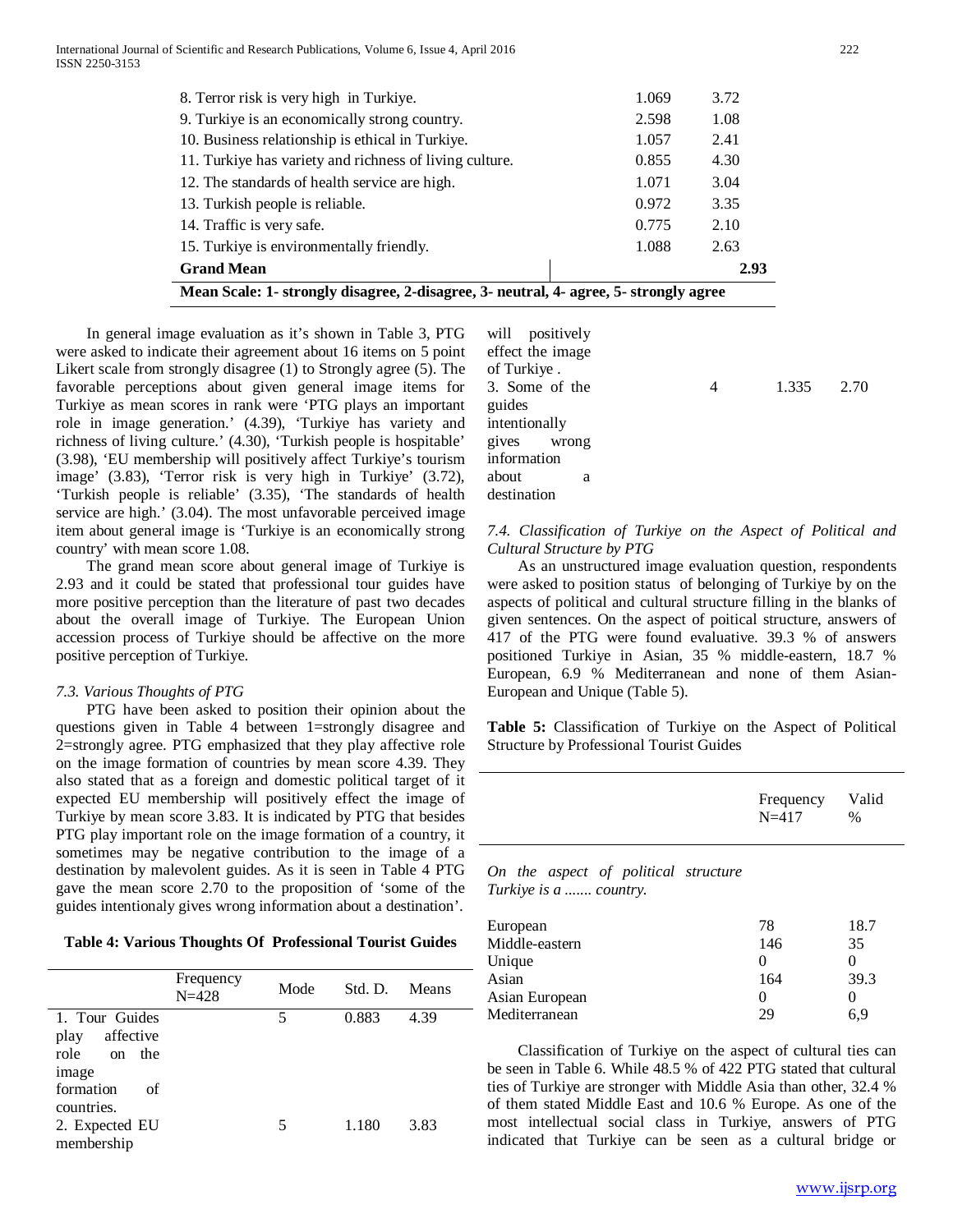crossroads of cultures but mostly being evaluated inside the Asian political border.

**Table 6:** Classification of Turkiye on the Cultural aspects by Professional Tourist Guides

|                                                                     | Frequency<br>$N = 422$ | Valid<br>$\%$ | Ta<br>for<br>tou |
|---------------------------------------------------------------------|------------------------|---------------|------------------|
| Cultural ties of Turkiye are stronger with<br>$\ldots$ than others. |                        |               |                  |
| Middle Asia                                                         | 205                    | 48.5          |                  |
| Middle East                                                         | 137                    | 32.4          |                  |
| Europe                                                              | 45                     | 10.6          | $F_{O}$          |
| North of The Black sea                                              | 19                     | 4.5           |                  |

*7.5. Domestic and Foreign Political Issues Affecting Tourism Image of Turkiye*

 For determining the degree of foreign and domestic political issues affecting the tourism image of Turkiye, 2 multi selection question were asked. PTG were given 4 foreign and 4 domestic issues selected based on the literature review and asked to select the most important political issue of which has negative affect on the tourism image of Turkiye.

 PTG added other issues such as 'economy', 'governments and mafia relations' and 'radicals of rightists and leftists' to the given 'political events', 'separatist terror', 'Gezi Park protests' and 'security' issues about domestic issues affecting tourism image of Turkiye in unfavorable way. About foreign political issues, they added 'politicians' and 'Turks living abroad' to the given selections.

 In Table 7 it is seen that the most important negatively affective domestic political issue on the tourism image of Turkiye was selected 'Political events' (35.3 %) and the second was 'separatist terror' (22.4 %). The selection rate of 'security' (3.2 %) is very low.

**Table 7:** What is the most important domestic political issue affecting the tourism image of Turkiye?

| Frequency<br>$N = 428$ | Valid %     |
|------------------------|-------------|
|                        |             |
| 151                    | 35.3        |
| 96                     | 22.4        |
|                        | 19.2        |
|                        |             |
| 12<br>44               | 3,2<br>10.2 |
|                        | 82          |

 The most affective foreign political issue was selected as 'Syria Crisis' (38.3 %), the second was 'Armenian allegations' (22.4 %) and the third was 'The EU process' (18.2 %). 'The wars in Iraq and in the middle east ' (5.6 %) was not accepted in the primary 3 issues to be solved ( Table 8). In other, it is interesting that PTG added the issue 'Turkish citizens living abroad' as an negatively affective issue to the given issues. It means that intentionally or not, some of the Turkish citizens living abroad are not representing Turkiye in a positive way.

| Table 8: What is the most important   |  |  |  |  |
|---------------------------------------|--|--|--|--|
| foreign political issue affecting the |  |  |  |  |
| tourism image of Turkiye?             |  |  |  |  |

|                                         | Frequency<br>$N = 428$ | Valid<br>$\frac{0}{0}$ |
|-----------------------------------------|------------------------|------------------------|
| <b>Foreign Political Issues</b>         |                        |                        |
| Syria Crisis                            | 164                    | 38.3                   |
| Armenian issue                          | 96                     | 22.4                   |
| The EU Process                          | 78                     | 18.2                   |
| The wars in Iraq and in the middle east | 24                     | 5.6                    |
| Other                                   | 66                     | 15.4                   |

 On the focus group discussions, some of the respondents emphasized that "Despite the fact that they are Turkish citizens if they do negative representation intentionally, they may be member or sympathizer of a group aiming racism and terror or a lobby constructing negative image in the international arena for Turkiye". They may also be unintended and uneducated immigrant Turkish workers. It is easily realized that wars around tourist destination countries are affecting the visit desire of potential tourist to a destination. Most of the respondents were agree on that Turkiye has rich and various tourism resources. The governments could not have paid needed attention and realized the expectations of the tourism industry because of the political interests and pressures of interest lobbies on the politicians. Most of the negative perceived image items were seen related with the interests of politicians and their interest-oriented movements. They also stressed that even if Turkiye has lower standards of human rights, economy, infra and upper structure, education, traffic, hygiene and cleanness etc. comparing to the west (Europe and U.S.A), the perception of the tourists is getting more positive after the first experience in Turkiye. They indicated the most affective image eroding but self-manageable issues as Armenian allegations, Cyprus issue, human rights matter, and separatist terror.

 One may expect that the demographic features influence the perceptions of PTG. To analyze these possible influences a twoway analysis of variance was used to not only the effects of demographic factors on image items but also the interactions between image items. The analysis could not provide a strong evaluative finding.

#### VI. CONCLUSION

 It is arguable that if it necessitates or not to get tourist guides or other groups of tourism labor as the population for a study researching the image of their own habitat. But it is sure that PTG have deep, actual and multi dimensional knowledge and opinion about the issues related with their own country and tourism destination. As a frontline and more intellectual staff of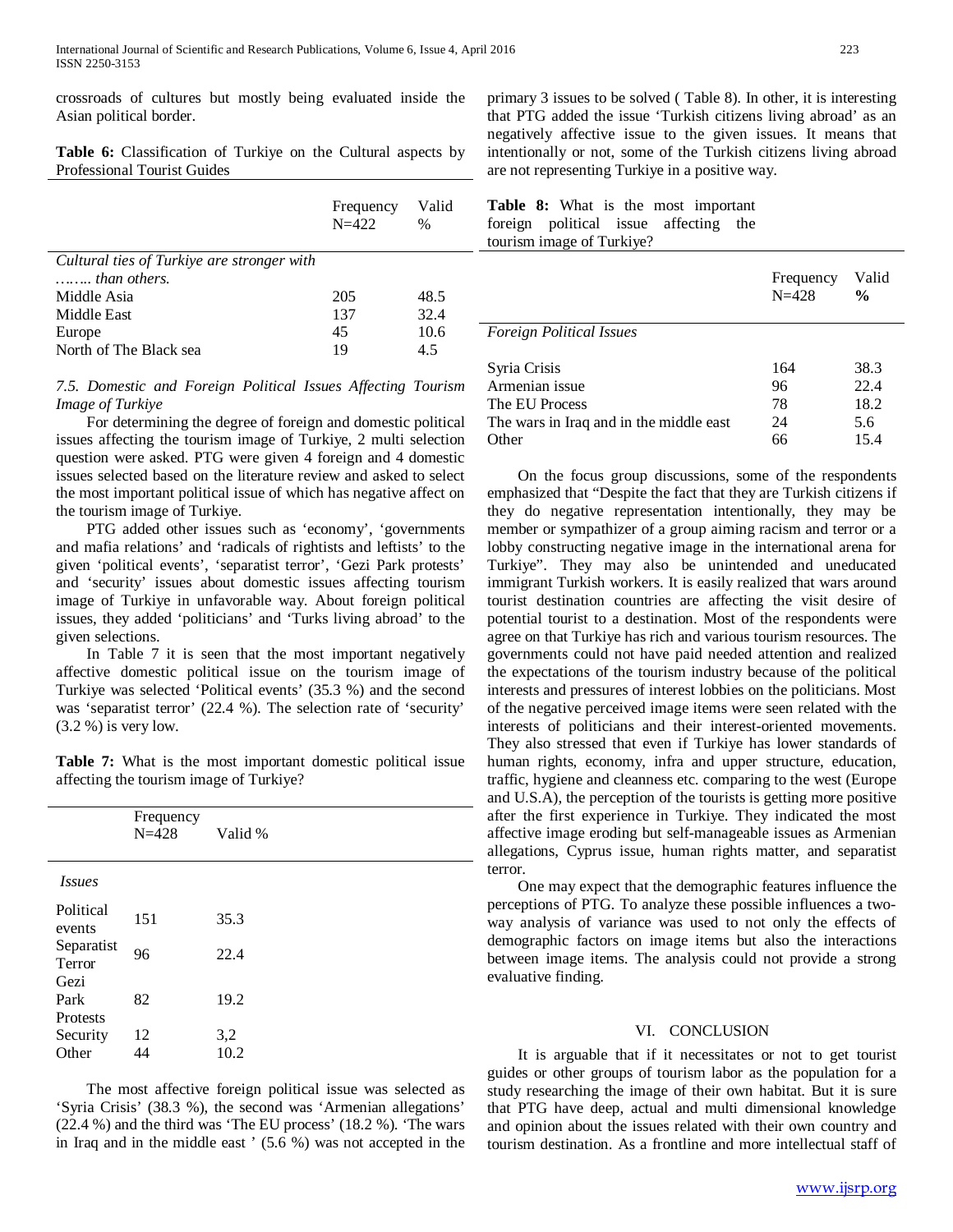tourism industry, tour guides are playing a vital role in the each of the stages of tourist experience in a destination and image formation process of that destination. For a successful tourism planning, destination management and marketing strategy, opinions of tour guides should be considered. This study is contributing to the literature by establishing mirror effect (self perception) approach for the further destination image studies by positioning the tour guides as mirrors reflecting the current and coming up situation of the destination itself.

 According to the research results, PTG perceive the tourism image as positive while general image of Turkiye is perceived negative. Generally, both of the images are affecting the other one and this situation is not just valid for Turkiye. It is valid for every country. However, there are some foreign and domestic political problems influencing the destination images it should be noted that positive tourism image may be a great chance for developing countries like Turkiye to build a positive general image in the international arena. Tourist guides, as representatives of the country, should be selected carefully and educated at least, as much as ambassadors on the political issues should. By using tourism, Turkiye may focus on eliminating the Armenian allegations, proving its charity on military intervention to Cyprus and telling the validity of its ideas. The hegemony of the international global scale tour operators and the trend of mass tourism based on sea, sun and sand may be recognized as the toughest step on the usage of tourism as a political image builder. Further researches may focus on how to improve the negative aspects of the image and what to do to achieve this. Besides, repeating and updating the research on a large scale will contribute to the generalization of research results. The works, in the future, will be more successfully carried out in the area. On the other hand, the matters may remain unresolved, destination may be infamised or it will lead to negative competition.

#### **REFERENCES**

- [1] Ahipaşaoğlu, S. (1997). Seyahat İşletmelerinde Tur Planlaması Yönetimi ve Rehberliğin Meslek Olarak Seçilmesinin Nedenleri Üzerine Bir Uygulama (An application on tour planning management at travel enterprises and reasons of choosing tour guiding as a profession) , Varol Matbaası, Ankara.
- [2] Ahmed, U. Zafar. (1991). "Marketing Your Community: Correcting a Negative Image", The Cornell Hotel and Restaurant Administration Quarterly, 31(4)24-27.
- [3] Anastaspoulas, P. (1992). "Tourism and Attitude Change: Greek Tourists Visiting Turkey", Annals of Tourism Research, 19(4), 629-643.
- [4] Ap, J. and Wong, K. K. F. (2001). "Case Study on Tour Guiding: Professionalism, Issues and Problems", Tourism Management, 22: 551-563.
- [5] Aslantaş, H. (2002). "Turkiye'nin Turizm Stratejisi ve Tanıtım Politikaları (Tourism strategies of Turkiye and promotion policies)", II. Turizm Şurası Bildirileri (Proceedings of II. Tourism assembly) , II.Cilt (II. Volume), T.C. Turizm Bakanlığı Ministry of Tourism, Ankara, Turkiye.
- [6] Avcikurt, C. (2003). "Ülke İmajı ve Turizm İlişkisi Turkiye Örneği (Relationship of country image and tourism: The case of Turkiye)", 15-17 Ekim (October) 2003 9. Hafta Sonu Semineri (9. weekend seminar), Nevşehir, Turkiye.
- [7] Aydin, K. (1999). Images of Turkey in Western Literature, The Eothen Press, Huntington, Cambridgeshire, England.
- [8] Baloğlu, Ş. (1996). An Empirical Investigation of Determinants of Tourist Destination Image, Phd. Dissertation, Blackburg, Virginia, USA.
- [9] Baloğlu, Ş. (2001). "Image Variations of Turkey by Familiarity Index: Informational and Experiential Dimensions", Tourism Management, (22): 127-133.
- [10] Baloğlu, Ş. and McCleary (1999) "A model of destination image formation"
- [11] Annals of Tourism Research, 26(4): 868-897.
- [12] Baloğlu, Ş. and Mangaloğlu, M. (2001). "Tourism Destination Images of Turkey, Egypt, Greece and Italy as Perceived by US-based Tour Operators and Travel Agents", Tourism Management, 22 (1): 1-9.
- [13] Butler, R.W., and B. Mao. (1996). Conceptual and Theoretical Implications of Tourism between Partitioned States. Asia Pacific Journal of Tourism Research 1 (1): 25-34.
- [14] Cohen, E., Ifergan, M. and Cohen, E. (2002). "A New Paradigm in Guiding: The Madrich as a Role Model", Annals of Tourism Research. 29 (4):919- 932.
- [15] Chon, K.S., Weaver, P.A. and Kim, C.Y. (1991). "Marketing Your Community: Image Analysis in Norfolk", The Cornell Hotel and Restaurant Administration Quarterly, 31(4)31-37.
- [16] De Vaus, (1996). Surveys in Social Research, Fourth Edition, Allen ad Unwin Publication, Australia.
- [17] Dahles, H. (2002). "The Politics of Tour Guiding Image Management in Indonesia", Annals of Tourism Research, 29 (3): 783–800.
- [18] Değirmencioğlu, Ö. (2001). "Turkiye'de Turizm Rehberliği Eğitimi Üzerine Bir Araştırma (A study on education of tourism guiding in Turkey", Anatolia Turizm Araştırmaları Dergisi (Anatolia Journal of tourism studies) , Güz (Autumn), 189-196.
- [19] Demanche, (2003). "Marketing Issues", E- journal Eclipse, Forum. (www.moonshinetravel.com).
- [20] Dichter, E. (1985). "What is an Image", Journal of Consumer Marketing, 2 (1): 75:81.
- [21] Die. (2006) Turkiye State Statistic Institute, Anniversary of Statistics of Turkiye 2004 p: 103. web address: http://www.die.gov.tr/yillik/06\_Egitim.pdf
- [22] Dpt (2000), Sekizinci Beş Yıllık Kalkınma Planı-Tanıtma ÖİK Raporu, Ankara (State Planning Organization, Report of Eighth Five Years Developing Plan- Promotion Chapter. Ankara, Turkiye)
- [23] Eclipse 9. (2003) "Destination Image Evaluation (Part 1)", E- journal Eclipse 9 The Periodic Publication from Moonshine Travel Marketing for Destination Marketers (www.moonshinetravel.com)
- [24] Etchner, C. M. and Ritchie J.R.B. (1991). "The Meaning and Measurement of Destination Image", Journal of Tourism Studies, 2(2): 2-12.
- [25] Fakeye, P. C., and Crompton, J. L. (1991). Image Differences Between Prospective, first Time and Repeat Visitors to The Lower Rio Grande Valley. Journal of Travel Research, 30(2), 10-16
- [26] Gartner, W.C. (1993). "Image Formation Process", Journal of Tourism Marketing, 2 (3): 197-212.
- [27] Gartner, W.C. (2003). "Destination Image Evaluation (Part 1)", E- journal Eclipse 9 (The Periodic Publication from Moonshine Travel Marketing for Destination Marketers), (www.moonshinetravel.com) pp:2.
- [28] Hsu, C.H.C. Wolfe, K. and Kang, S.K. (2004). "Image Assessment for a Destination with Limited Comparative Advantages", Tourism Management, 25 (1), 121-126
- [29] Jenkins, C. L. (1994) "Tourism in Developing Countries: The Privatization Issue. In SEATON A.V. (ed.), Tourism, The State of the Art, Chichester: John Willey, pp.74-83
- [30] Kotler, P. Haider, P. and Rein, I. (1993). Marketing Places, the Free Press, Newyork. USA.
- [31] Kozak, N. (1999). Turizm Mevzuatı El Kitabı: Yasalar Yönetmelikler Tüzükler (The handbook of law of tourism: Acts, rules and regulations , Turhan Kitabevi, Ankara.
- [32] Kuşluvan, S. and Çeşmeci, N. (2002). "Turkiye'de Turist Rehberliği Eğitiminin Sorunları ve Yeniden Yapılandırılması (The problems and reconstructing of tourist guiding education in Turkey)",Turizm Bakanlığı Turizm Eğitimi Konferansı Ministry of tourism tourism education conference), 11-13 Aralık (December) 2002, Ankara. Turkiye.
- [33] Lepp, A., & Gibson, H. (2003). "Tourist roles, perceived risk and international tourism", Annals of Tourism Research, 30 (3), 606-624.
- [34] Lickorish, L.J. and Jenkins, C.L. (1997). An Introduction to Tourism United Kingdom, Reed Educational and Professional Publishing.
- [35] Matheison, A. and Wall, G. (1982). Tourism Economic, Physical and Social Impacts, 1982 Longman England.
- [36] Mathews, H. G. and Richter, L.K. (1991). "POLİTİCAL Science and Tourism", Annals of Tourism Research, 18 (1): 120-135.